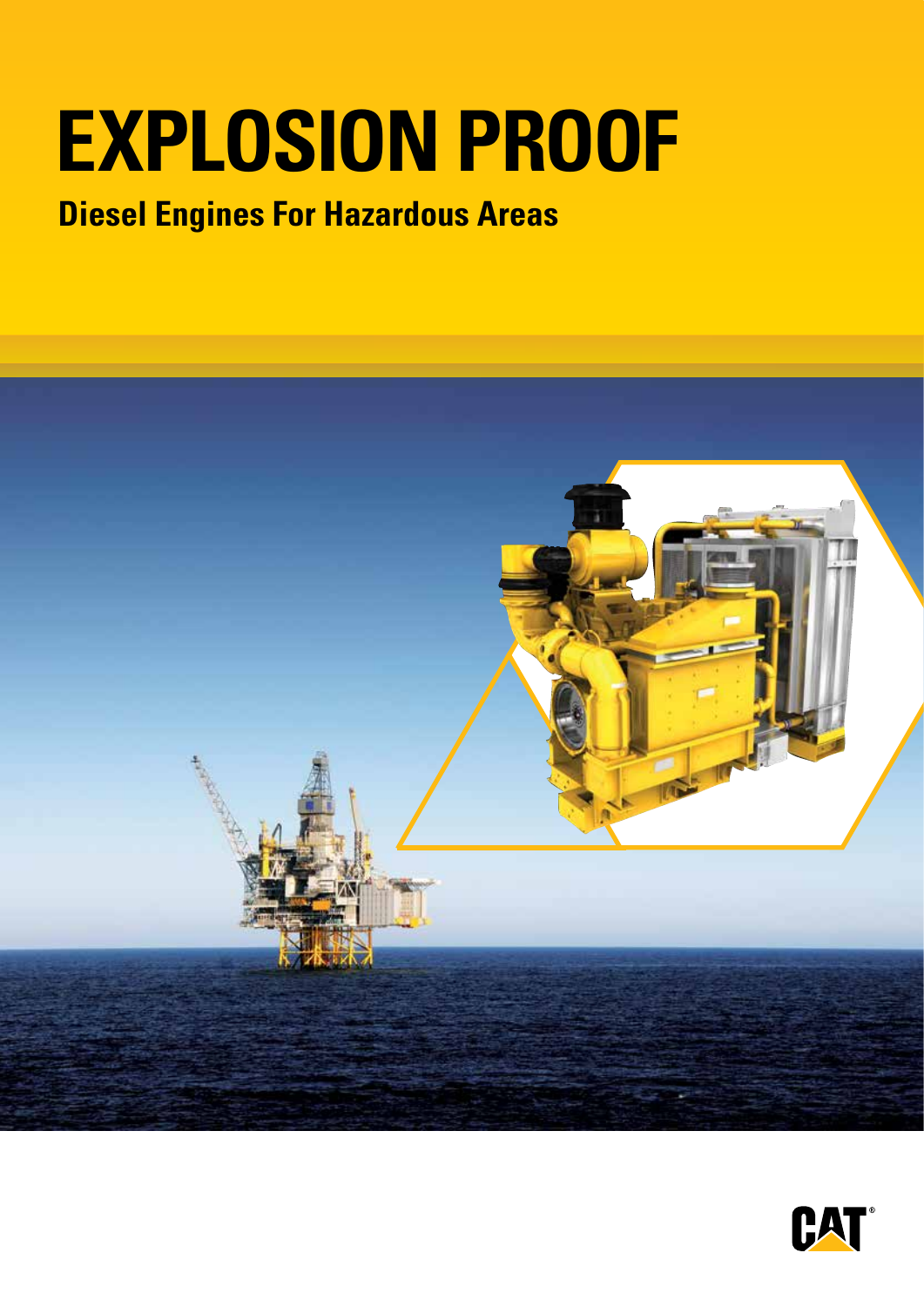## **HAZARDOUS AREAS**



When the job takes you into a hazardous location, Cat® HazPak engines are ready.

Our complete range of services and engine packages cover both industry standards and your operation with maximum safety.



#### **Managing the Risk**

There is always a risk of a flammable hydrocarbon release in the oil and gas industry. When the release comes into contact with air and an ignition source, an explosion can happen.

Cat HazPak solutions are designed to help keep these elements apart.

#### **The Science of Explosions**

Safety is only effectively achieved through a holistic approach to explosion protection.

All factors must be considered in conjunction as illustrated here – it only takes one weak link to cause an explosion.

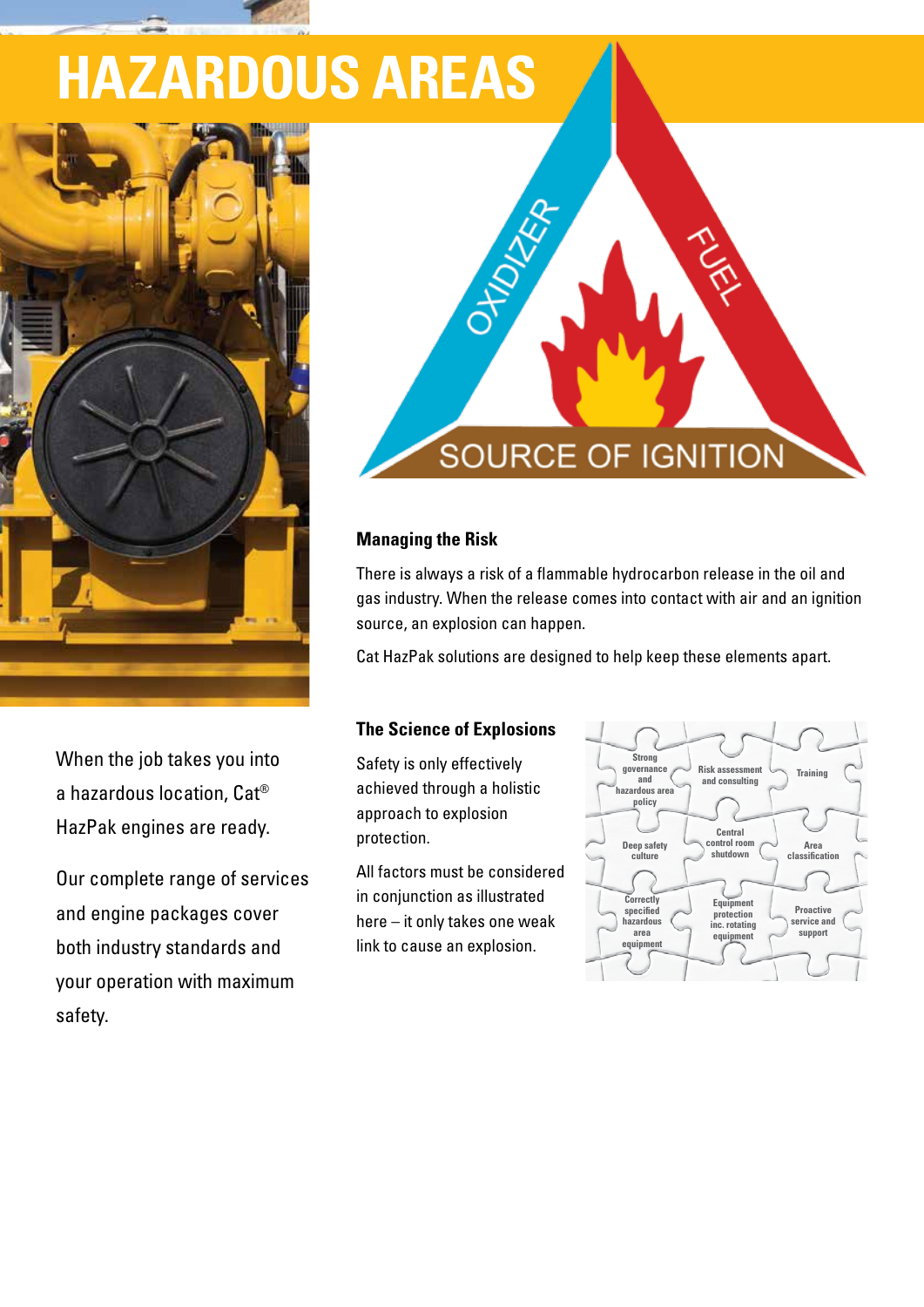#### **Diesel Engines in Hazardous Areas**

Potential ignition sources on unprotected diesel engines include electrical, mechanical, or static sparks, overspeed or flame from inlet or exhaust, and hot surfaces.

Flammable gases in the atmosphere can be sucked in through the air intake along with air for combustion. This can result in flashbacks through the inlet, backfires in the exhaust, or engine overspeed.

If the engine consumes flammable gas mixed with air and diesel fuel, engine overspeed can occur, which can lead to the engine running out of control. This can result in catastrophic failure of the engine.

Another risk is engine misfiring, leading to an explosion further down the exhaust system, which could then ignite the surrounding atmosphere.

Various surfaces on a diesel engine can become hot and therefore sources of ignition. These surfaces need to be protected to avoid the danger of explosion.

**Cat explosion-protection technology was developed to guard against these and many other dangers.**

#### **Engine Design**

A typical Cat HazPak engine includes features designed to prevent an ignition source causing an explosion in the event of a hydrocarbon release.



#### KEY

- **Air Inlet Flame Arrester with Shut-off Valve** Provides shutdown on overspeed
- **Water-cooled Turbocharger and Exhaust Manifold** Ensures surface temperature is below  $200^{\circ}$ C (T3)

#### **Exhaust Gas Heat Exchanger**

Cools the engine exhaust below  $200^{\circ}$ C (T3) **Radiator**

The solder-dipped radiator core provides additional cooling capacity

#### **Explosion protection also includes:**

- Battery and electrics
- Charge air pipe
- Automated shut-off system
- ECM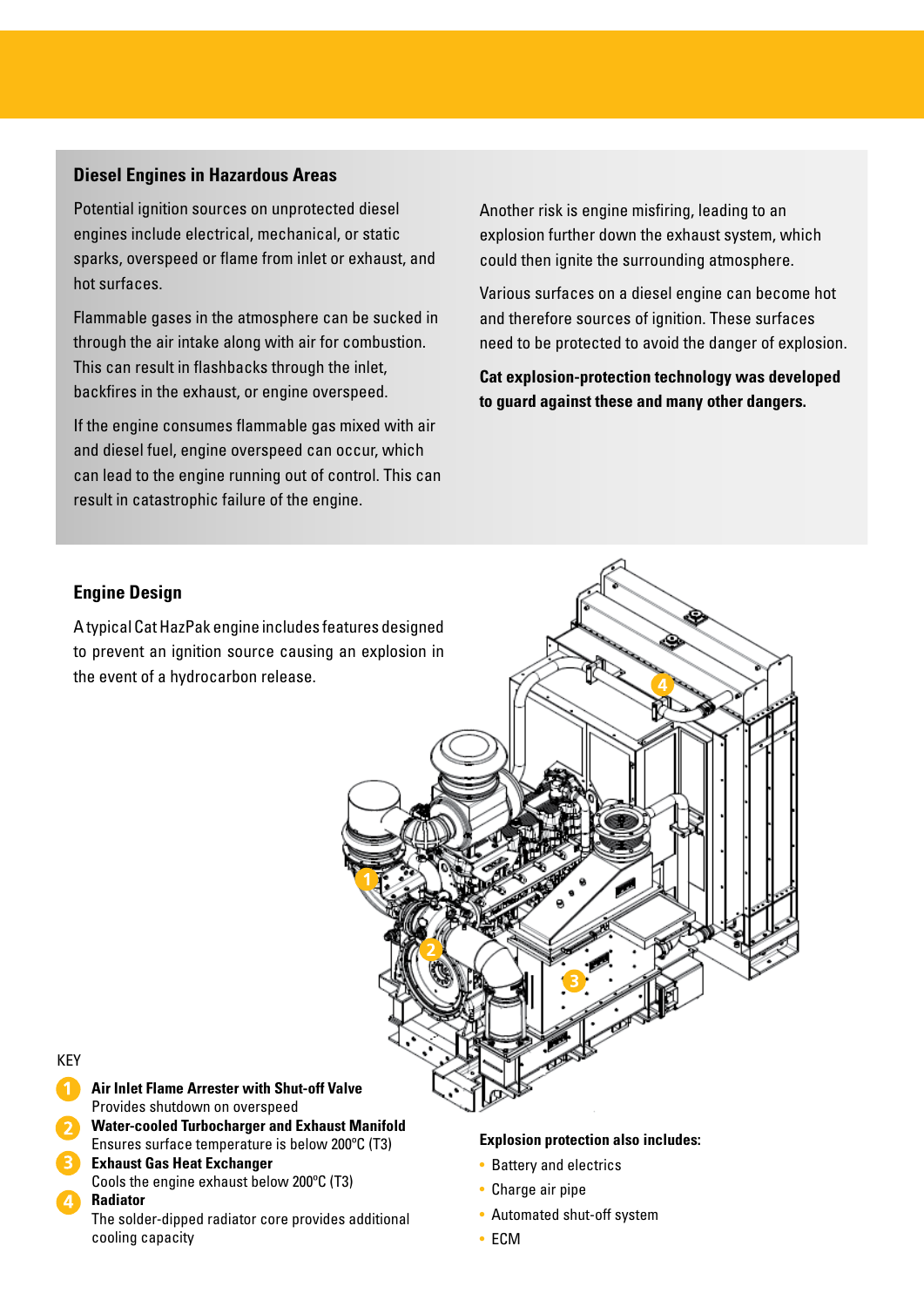## **EXPLOSION PROOF RANGE**

#### **C2.2 NA**

HazPak

**Fixed Speed:**  19 bkW/27 bhp @ 1500 rpm

24 bkW 31 bhp @ 1800 rpm

**Variable Speed:**  31 bkW/ 41 bhp @ 2200 rpm



**C4.4 NA** HazPak

**Fixed Speed:**  43 bkW/57 bhp @ 1500 rpm

49 bkW/65 bhp @ 1800 rpm

**Variable Speed:**  55 bkW/74 bhp @ 2200 rpm



**C4.4 TA** HazPak

**Fixed Speed:**  97 bkW/130 bhp @ 1500 rpm

112 bkW /151 bhp @ 1800 rpm

**Variable Speed:**  97 bkW/130 bhp @ 2200 rpm



**C7** HazPak (with fan) 158 bkW/211 bhp @ 2200 rpm





All Cat HazPak products are certified for hazardous location use, with some having tri-certification to ATEX 94/9/EC, IECEx and NEC 505/NEC 500.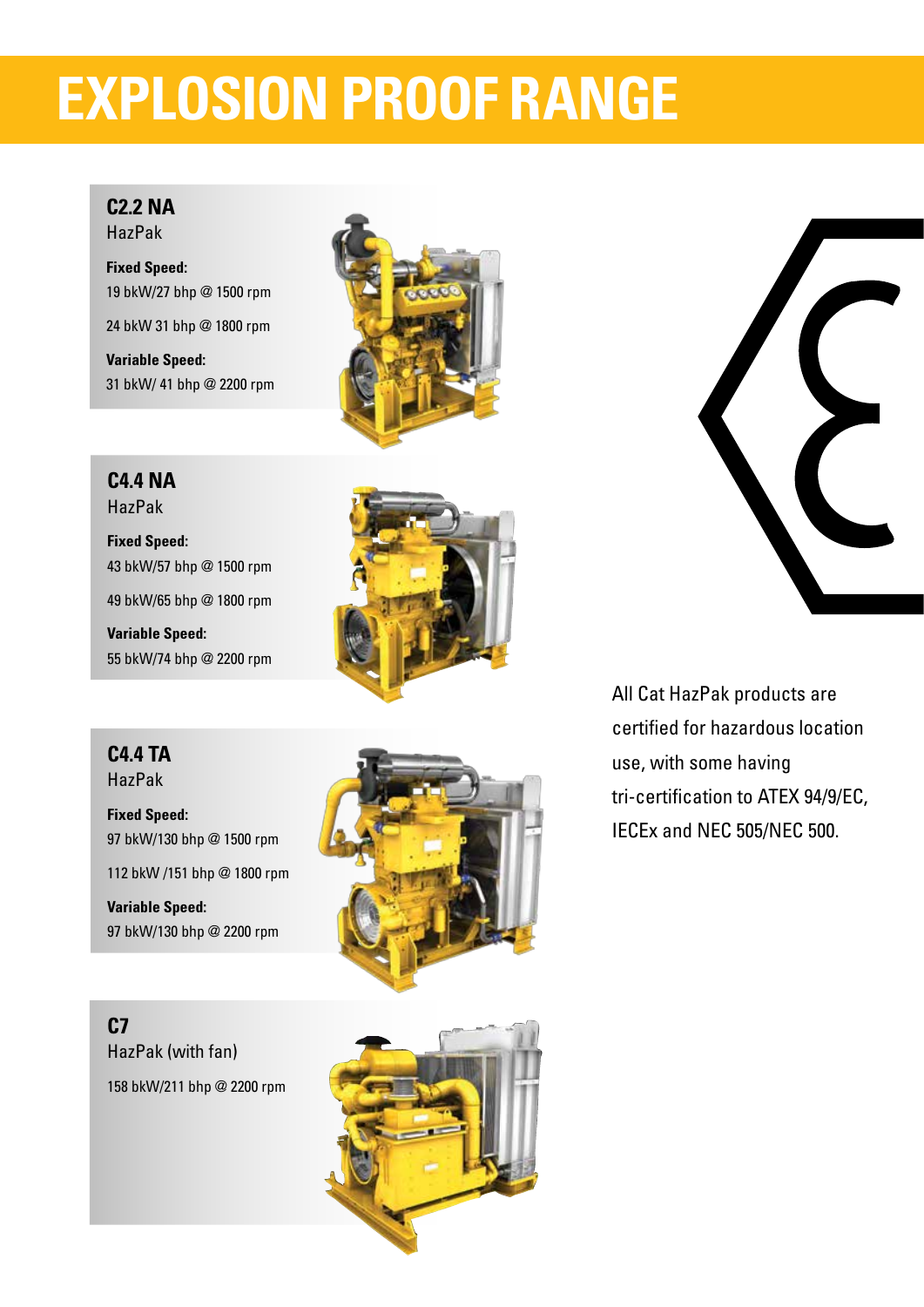





**C9**  HazPak (with fan) 227 bkW/304 bhp @ 2200 rpm

**3406C** HazPak (without fan) 365 bkW/490 bhp @ 2100 rpm

HazPak (with fan) 376 bkW/504 bhp @ 1800-2000 rpm

**C15**





**C18** HazPak (without fan) 533 bkW/715 bhp @ 2100 rpm

The engine images are indicative of a standard engine package, with a standard spark arrestor. Options are available on these packages, please contact your Cat representative for more information.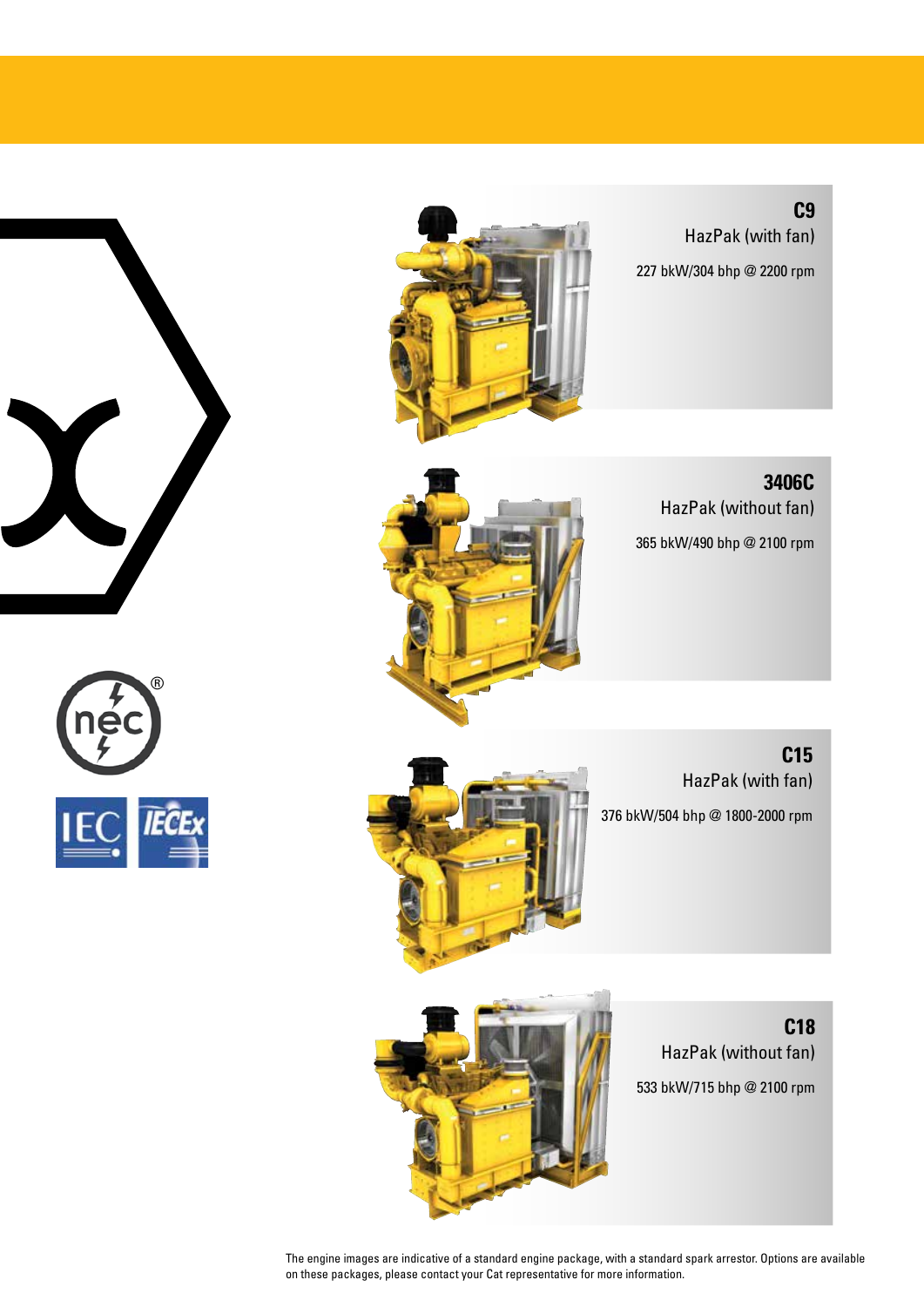

## **POWER AND COMPLIANCE**



#### **Certification and Testing**

All Cat HazPak engines are certified, with some having tri-certification to ATEX 94/9/EC, IECEx, and NEC 505/NEC 500.

With in-house test facility procedures and approval to national standards, Caterpillar ensures quality at every step in the process

#### **Quality**

Additional to ISO9001:2008 quality standard certification, Caterpillar has the required level of third party certification for ATEX, IECEx, and NEC.



Cat HazPak engines are designed, tested, and certified to support the certification of your completed equipment. All products are supported in the field by specialist engineers.

#### **Engineering Excellence**

With more than 40 years of experience delivering complex hazardous area engineering solutions, Caterpillar delivers high quality safety products worldwide.



#### **Manufacturing Security**

Cat HazPak engines are designed, manufactured, and tested by Caterpillar, in Caterpillar factories for single-source package confidence.

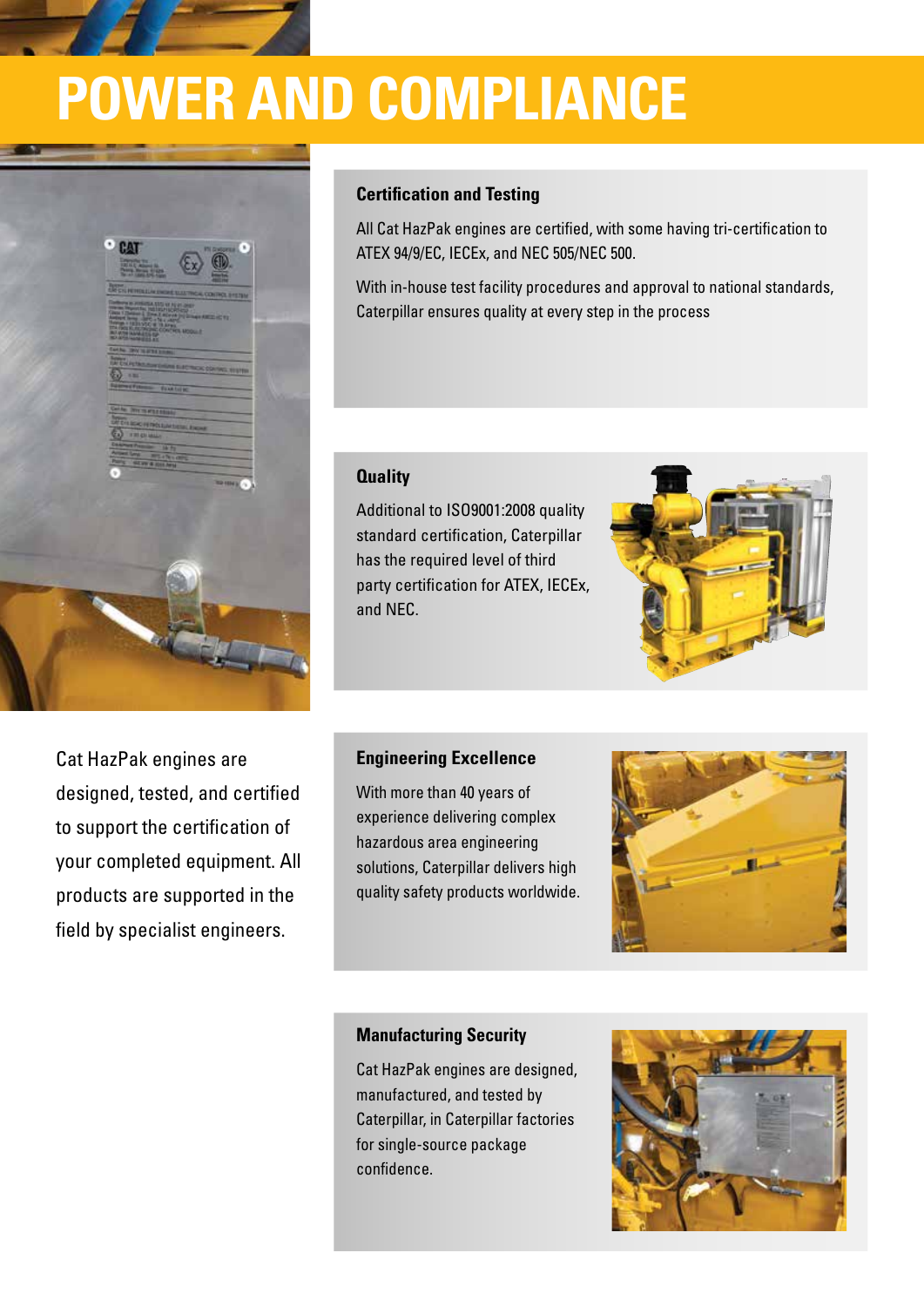

#### **Legal Compliance**

Regional legislation governs health and safety issues related to explosion protection of electrical equipment worldwide.

However, since mechanical equipment is not always regulated, there is a significant potential risk to people, the environment, and your investment. Be aware of the risks and choose additional discretionary safety.

#### **Electrical Equipment**

| <b>Europe</b>       | USA | <b>Rest of World</b> |
|---------------------|-----|----------------------|
| <b>ATEX 94/9/EC</b> | NEC | <b>IECEx</b>         |

#### **Mechanical Equipment**

| <b>Europe</b> | USA                      | <b>Rest of World</b> |
|---------------|--------------------------|----------------------|
| ATEX 94/9/EC  | $\overline{\phantom{0}}$ | Regional specific    |

#### **Global Support**

Cat Zone 2 hazardous location solutions are fully supported by the Cat worldwide dealer network.

More than 100,000 trained technicians and global parts distribution ensure that the parts and support you need are never out of reach.

Engineers can be quickly mobilized offshore with all the necessary medical certificates and survival training, anywhere in the world 24/7/365.